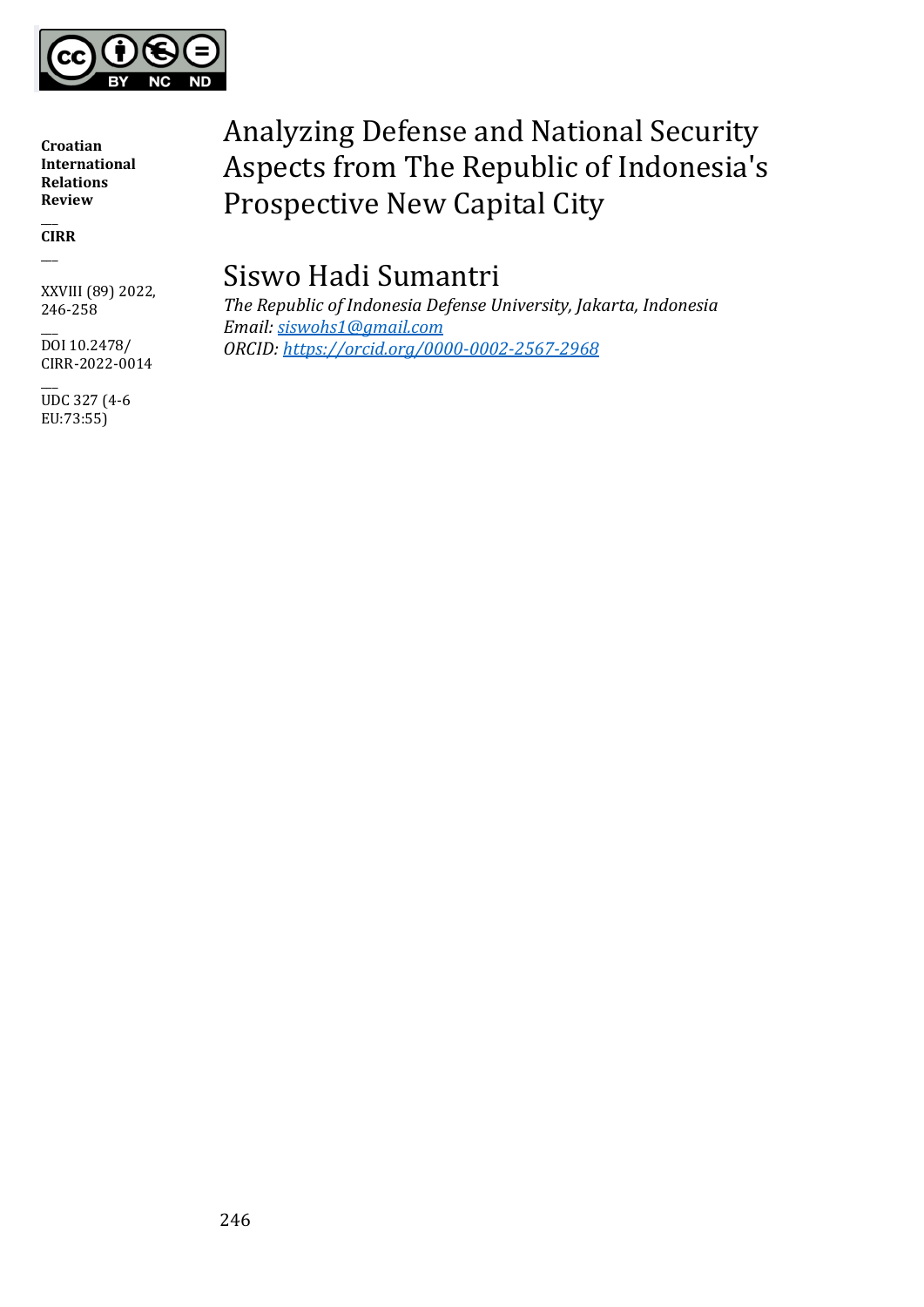#### **Abstract**

#### **Key words:**

*Defense, National Security, Capital City, National Capital (IKN)*

*The largest archipelagic nation is between two oceans and two continents, giving Indonesia a unique and crucial geographical location. The relocation of Ibu Kota Negara (IKN) from Jakarta to East Kalimantan introduces additional geostrategic considerations. It is undeniable that the transfer of the Ibu Kota Negara (IKN) to East Kalimantan Province will have repercussions for Indonesia in the future, as it has been considered for several years. The experience of various countries that have relocated their capitals will provide input and considerations that can be used as more appropriate analysis material to examine problems in Indonesia, particularly in the areas of national defense and security for the welfare of the people, with the integration and blending of main, reserve, and support components (Sishankamrata).*

## **Introduction**

Indonesia has a unique and strategic geographical location, with the world's largest archipelagic country between two oceans and two continents Nurunnisha, Roespinoedji, and Roespinoedji (2021); Ramadhan et al. (2022) This position affords Indonesia direct land and marine borders with twelve countries in the region as one of the arteries of world trade. Indonesia's territorial seas are subject to border disputes and security concerns that impact local and regional instability. As an archipelago and maritime nation, Indonesia has a vested interest in establishing regional security, notably naval security, to support its position as the World Maritime Axis. Therefore, effective management of natural resources, border regions, and defense are essential. (Arvianissa & Fitriani, 2018).

Various parties have talked about the idea of moving the country's capital since several years ago D. Kurniawan, Suswanta, Nurmandi, and Salahudin (2021). Even during the Jakarta gubernatorial election campaign in 2007, the transfer of the state capital began to be widely discussed following the great flood that hit Jakarta in February 2007. Jakarta is deemed incapable of overcoming the problems of flooding and traffic congestion that threaten its role as the nation's capital, and the load of service functions and the viability of Jakarta as the nation's capital is increasing Chotimah (2016). The issue of the relocation of the national capital must be examined from various perspectives, including the congestion factor in Jakarta as the cause for the transfer and a deliberate endeavor to divide development evenly. The transfer of Ibu Kota Negara from Jakarta to East Kalimantan creates a new geostrategic perspective. The transfer will provide regional development benefits to the selected areas and the areas around the capital, such as Balikpapan, Samarinda, and Paser Regency. But it must also be considered the management of natural resources wisely. The challenges of the Indonesian government in the new Ibu Kota Negara (IKN) will be even greater due to limited resources in managing and anticipating new threats. When the new IKN is formed, this area will lack military facilities, infrastructure, security devices, and similar institutions. There are buffer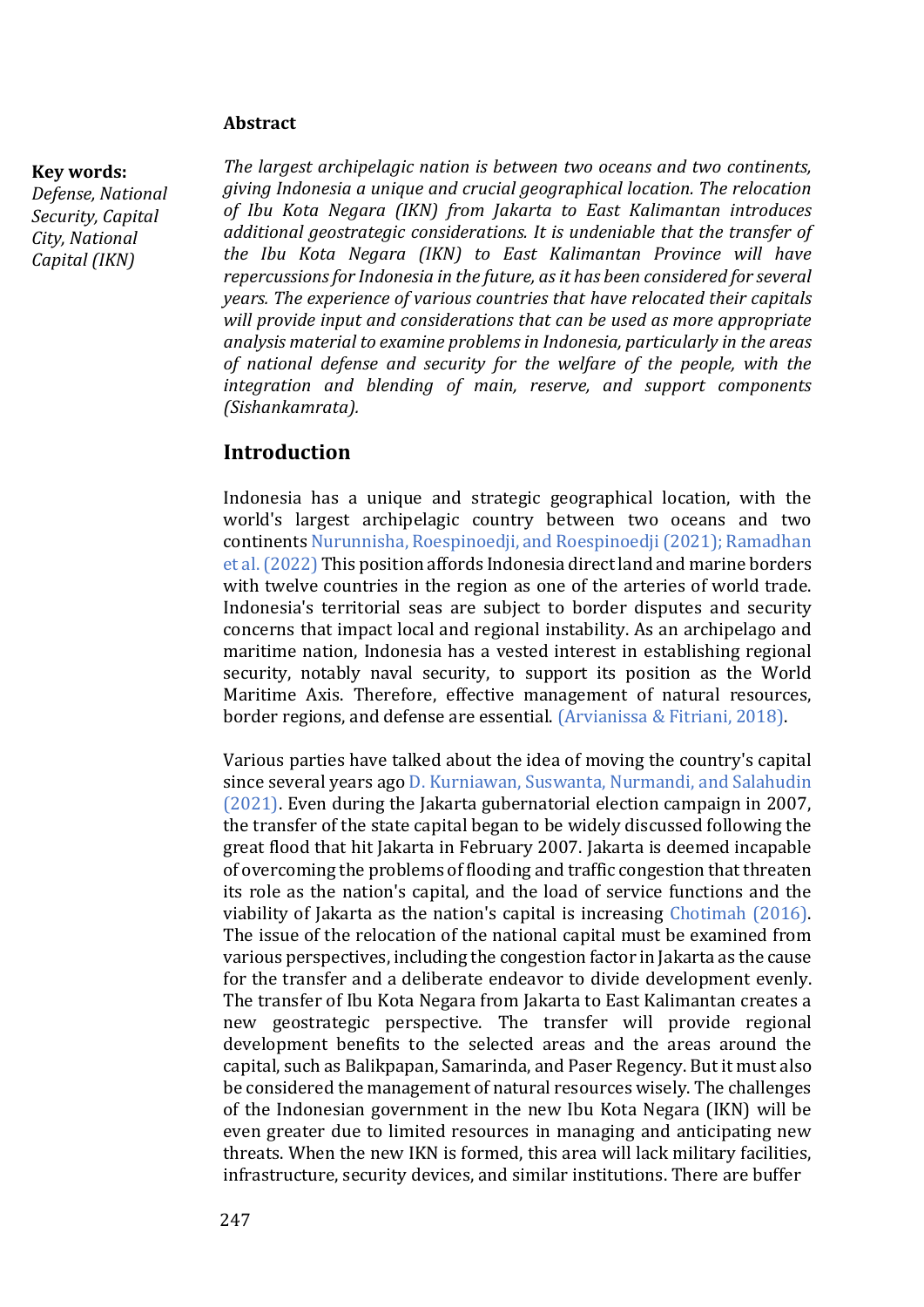$\overline{\phantom{a}}$ **CIRR**

 $\overline{\phantom{a}}$ 

XXVIII (89) 2022, 246-258

zones in Jakarta such as Banten and West Java, that reduce potential threats or even participate in securing the capital with a quick response if needed. This is different from the new IKN situation later. The existing buffer zone is only in east Kalimantan province, with one Military Command (Kodam) and one Police Headquarters (Polda). As a result, the response rate to threat mitigation has become weak (Irawan, Dwisona, & Lestari, 2020).

All efforts to defend the state and other actions of government functions must be understood to be organized to be devoted to the national interest. This means that all government functions, including defense functions, are the government's responsibility, not just the responsibility of the Indonesian National Armed Forces. There is also a plan to relocate the State Capital (IKN) from Jakarta to Kutai Kertaigara Regency (Kukar) and North Penajam Paser Regency (PPU) of East Kalimantan Province (East Kalimantan). According to their particular areas of expertise, all parties have a duty to contribute to success (Sa'dianoor, Sutisna, & Saptono, 2022).

## **Literature Review**

Jakarta is now the capital of Indonesia and one of the most important cities in Indonesia D. Kurniawan et al. (2021); Mori et al. (2018). Jakarta has been the capital of Indonesia since Indonesia's independence. Since 1945, it has been the capital of Indonesia. In addition to being the economic hub of Indonesia, it is of great significance. It is located on the island of Borneo's eastern coast. This city plays a vital role in Indonesia because most investors invest in Jakarta, and this city supports the whole Indonesian economic sector. Recent developments in Jakarta have increased the government's desire to relocate the capital of Indonesia to another location. The population of Jakarta is around 11.4 million people, which is relatively high in a given area of the city Rustiadi et al. (2021). This city is facing a number of issues in which, the first issue is based on the urban problems from overcrowding to pollution Azmi and Kusumasari (2021). With the increase in Jakarta's population, a number of issues are rising in the City Tanoerahardjo, Rooslamiati, Kipuw, Ali, and Sahiratmadja (2020). This is one of the highly populated cities globally. Although several cities have many people living, Jakarta is facing various issues. The control of such a growing population and the delivery of the resources to the population is not easy in such cities. Therefore, with the increase in population, this city is facing several limitations related to the resources.

The Indonesian government is considering the construction of a new city due to the growing number of problems in the nation's capital. The decision to establish a new city as one of the new capitals of Indonesia is one of the most important. The Indonesian government is unable to handle the situation in Jakarta. Increasing the population and securing sufficient resources present a more significant problem. In addition, numerous agencies have stated that Jakarta is not a secure place to reside. It is one of the most popular tourist destinations, and many people from other countries visit Jakarta for tourism-related activities Adrianto et al. (2021);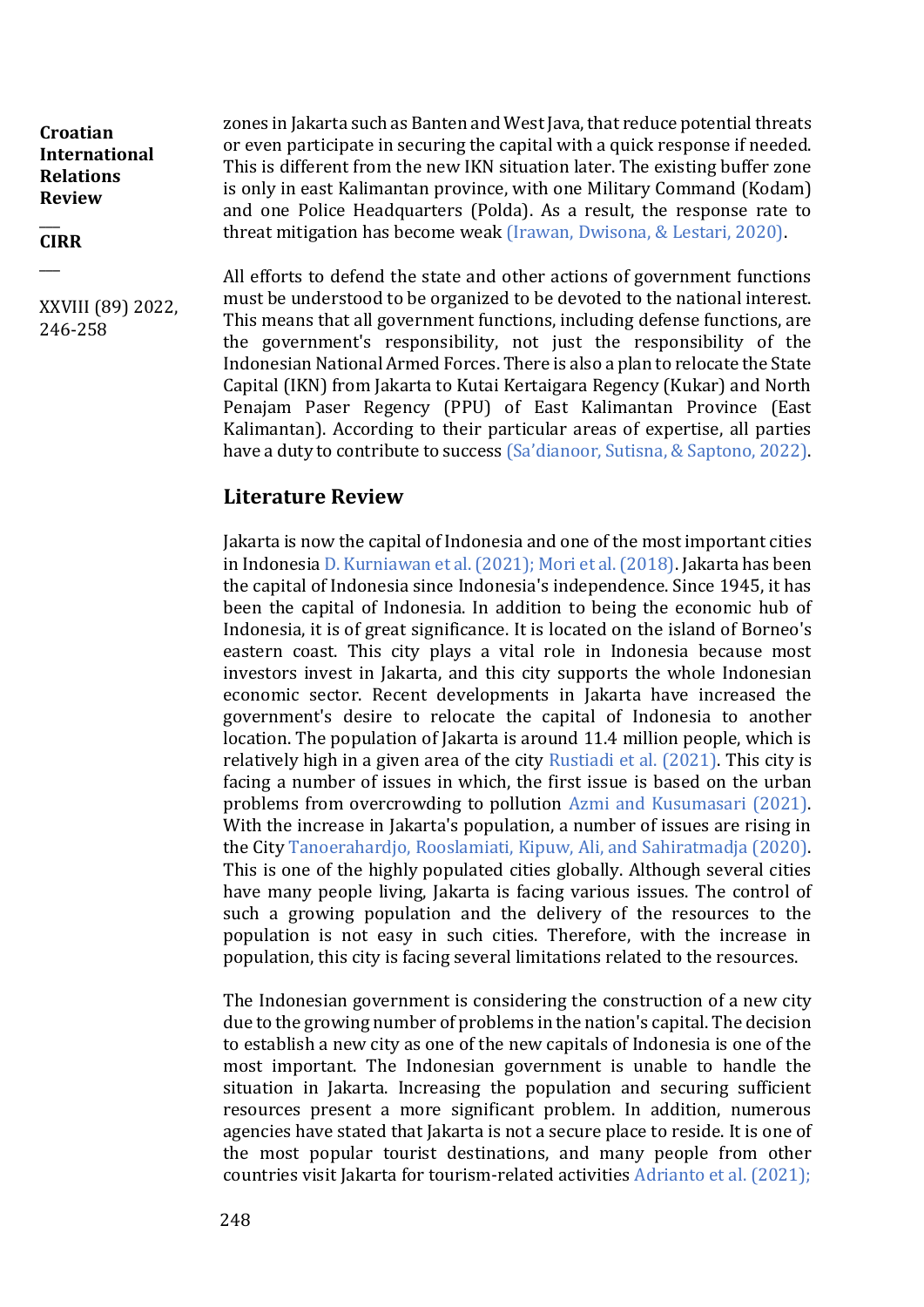$\overline{\phantom{a}}$ **CIRR**

 $\overline{\phantom{a}}$ 

XXVIII (89) 2022, 246-258

Darmawan, Abidin, and Widyaningsih . However, it is difficult for tourists to live fearlessly in this city.

Consequently, as the capital city of Indonesia, Jakarta is currently experiencing a variety of urban issues, the most significant of which is the city's overpopulation. After analyzing all of its concerns, the Indonesian government chose to relocate the nation's capital to a new place. On January 18, 2022, Indonesia approved a measure to relocate its capital from Jakarta to East Kalimantan, which is approximately 2,000 kilometers east of Borneo Island. The country's new capital city will be called Nusantara, which translates to "archipelago." The start of the new capital city of Indonesia is expected in July 2022. This city is one of the major plans of Indonesia as shifting capital is not easy to ask Rahmat, Widana, Basri, and Musyrifin (2021). In the planning of the new capital city, all prior demographic and security concerns are taken into account. The structure of the new metropolis is designed to address multiple problems. A number of more countries have also relocated their capital cities. Generally, the shifting of capital city is based on several advantages. Similarly, the shift of the capital city from Jakarta to another city is grounded on several advantages highlighted by the government of Indonesia. For instance, the shift of Ibu Kota Negara (IKN) from Jakarta to East Kalimantan created a new geostrategic perspective that afforded Indonesia several advantages. There are three key motives for capital transfer:

- 1. Socio-economic reasons
- 2. Political reasons
- 3. Geographical reasons

Social and economic factors always contribute to the growth of any City Awolusi (2021). Both social and economic elements are essential to the development of a nation, and they are linked to the economic progress of any nation. Similarly, social and economic variables are essential for selecting a country's capital. In addition to other causes, all the other nations transferred their capital based on social and economic considerations. Indonesia is also one of the countries focusing on social and economic factors to shift the capital city from Jakarta. These factors may include income and education Hinnig et al. (2018). It is necessary to relocate the capital because Jakarta is one of the cities experiencing problems with the income and education of its citizens. In addition, social and economic elements consist of work, neighborhood safety, and social supports. All these factors affect the living of the people and affect the ability to remain healthy and afford good living standards. As mentioned by the current study, Jakarta's population is increasing significantly.

Therefore, Jakarta faces social and economic factors related to income, education, employment, and various safety issues. Therefore, Indonesia needs to move the capital from Jakarta to another City. The second most important reason to shift the capital is political reasons. There are always several political reasons to shift the capital as the politicians have their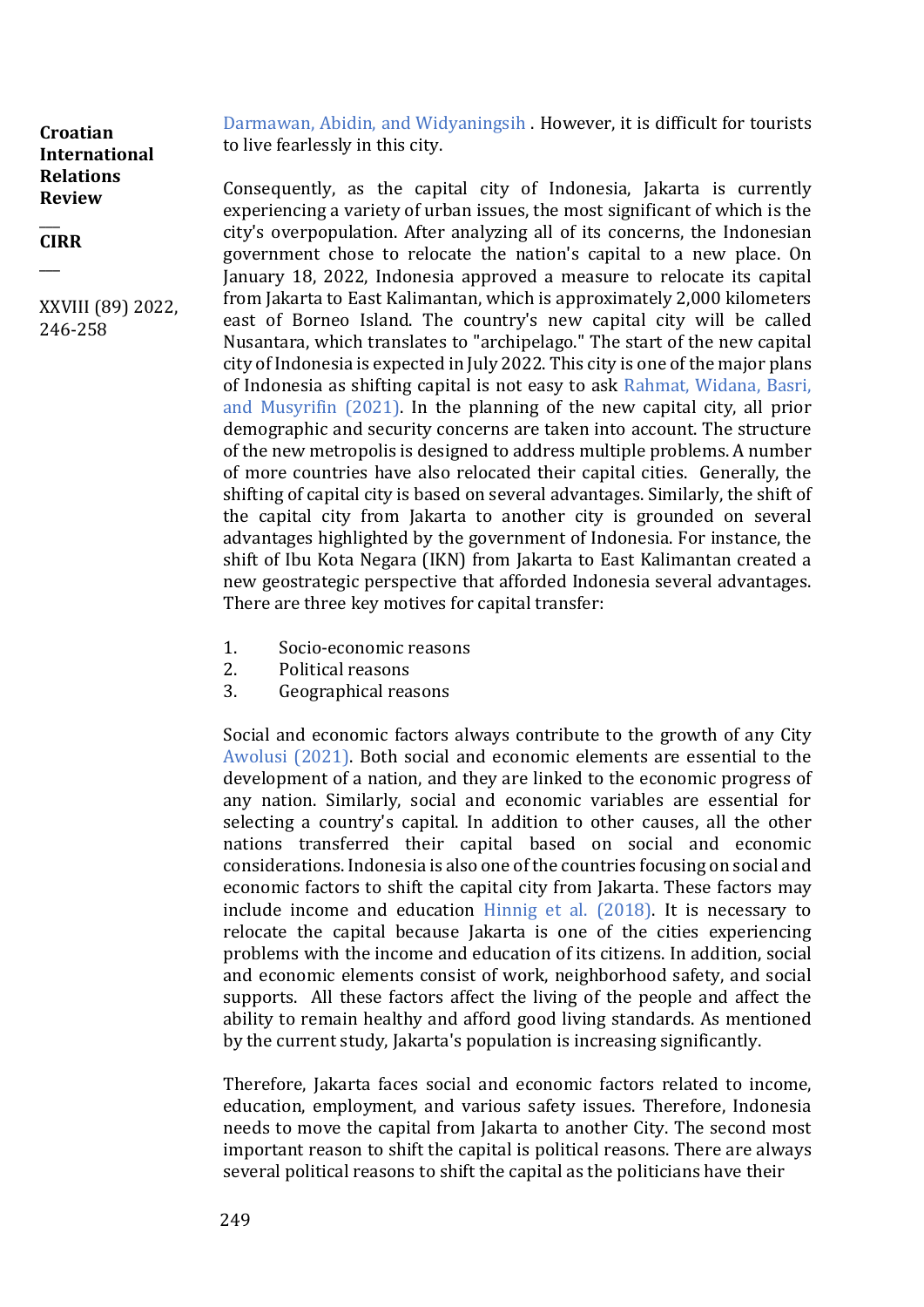$\overline{\phantom{a}}$ **CIRR**

 $\overline{\phantom{a}}$ 

XXVIII (89) 2022, 246-258

priorities related to the country's development. Furthermore, the third reason is based on the geographical factor. Capital city must have safe geographical location in all aspects because a capital city is always the heart of any country and has a central role in the country's growth. However, national security is one of the Republic of Indonesia's most crucial features Pribadi and Permana (2018). The analysis of military and national security will always be essential for nations. Similarly, the management of Indonesia considers defense and national security aspects while deciding to move the capital. National security or national defense is grounded on the security and defense of a sovereign state, including all the citizens, the country's economy, and institutions, which is the duty of government. It is one of the challenges for Indonesia to work on national security as it is one of the most critical tasks. There are several national security issues, and these issues are linked to the capital city. Therefore, the satisfactory achievement of national security or national defense is one of the more significant challenges in Indonesia.

## **Research Methods**

Data is descriptive information about an event or event. Numerous observational or investigative methods can yield data from various sources. Data might consist of text, numbers, symbols, photos, and even films. Data is separated into two types, namely qualitative data and quantitative data. In brief, qualitative data are information that cannot be represented numerically. Quantitative data are data that can be portrayed numerically. There are distinctions between qualitative and quantitative analysis methods based on the two data types. Utilizing content analysis tools and library research, this analysis employs a descriptive qualitative approach to collect the numerous concepts uncovered during the research procedure. The content analysis technique is a research method used to express the author's apparent or concealed ideas. While this study's literature review utilized secondary types and sources of data from research results, articles, and reference books debating subjects relating to the research theme, primary sources were also employed.

## **Discussion**

#### **a. Consideration of Moving the National Capital**

The country's capital is the center of governmental activities, including administrative or executive, legislative, and judicial. The three government functions may be located in a single location (traditional capital) or in multiple places (split capital). The majority of nations, including Indonesia, have a single capital. The Netherlands (Amsterdam and The Hague), South Africa (Pretoria, Bloemfontein, and Cape Town), Bolivia (La Paz and Sucre), Israel (Jerusalem and Tel Aviv), Swaziland (Lobamba and Mbabane), Malaysia (Kuala Lumpur and Putrajaya), and Sri Lanka are examples of nations with split capitals (Nishanthi, Dushanan, Mathanraj, & Priyadharshini, 2021). The interconnected nature of human and natural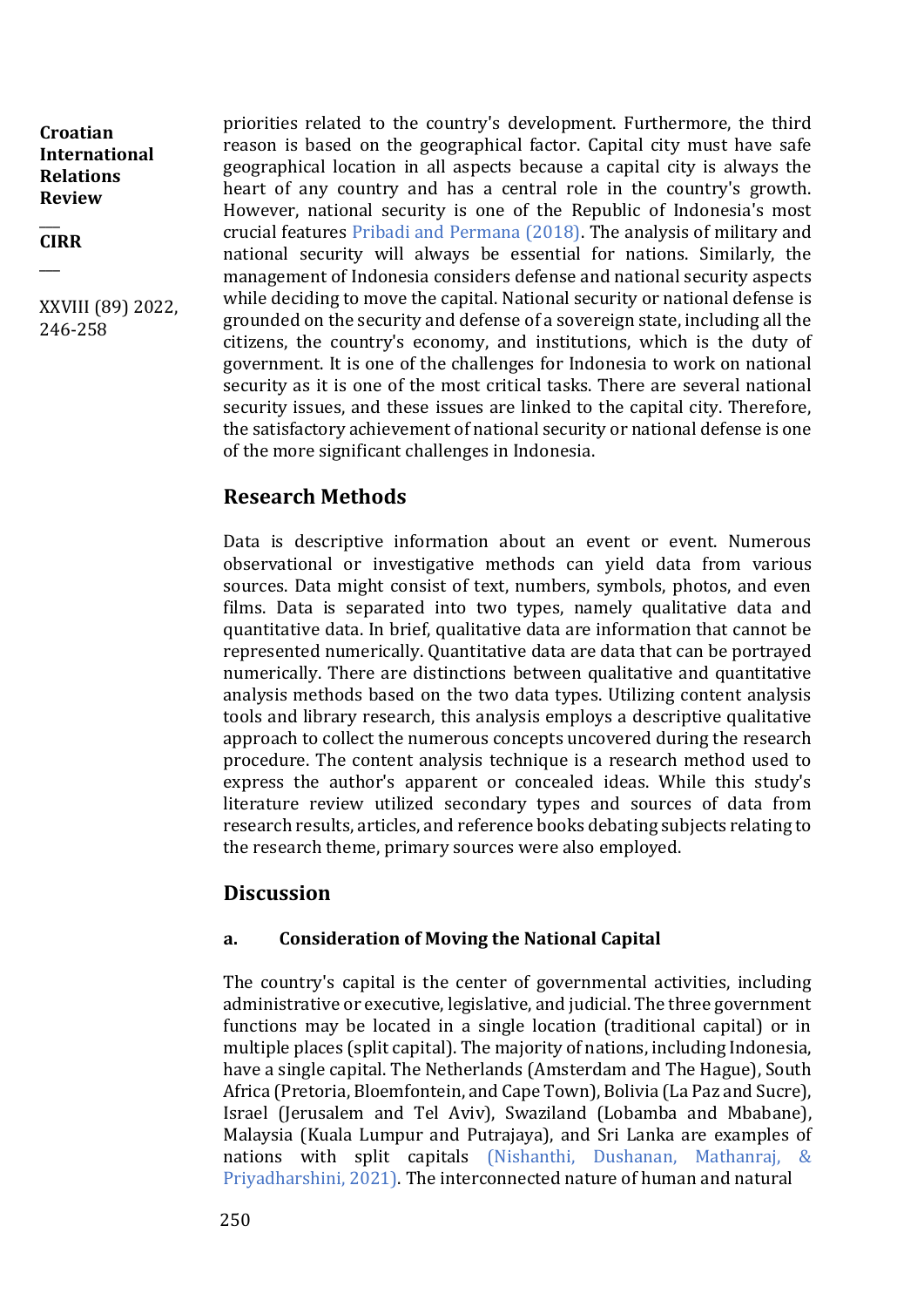$\overline{\phantom{a}}$ **CIRR**

 $\overline{\phantom{a}}$ 

XXVIII (89) 2022, 246-258

systems, such as demography, transportation, infrastructure, economy, agriculture, land cover, climate, air, and water, requires an integrated approach to decision making and policy impact assessment and their consequences in modeling (T. A. Kurniawan et al., 2022; Shahumyan & Moeckel, 2017; Tanoerahardjo et al., 2020)

Meanwhile, there are three common reasons for the transfer of capital: political, socio-economic, and physical factors. Political factors are frequently the most important when relocating the capital. In this regard, the governments of Brazil, Nigeria, and Pakistan have relocated their respective capitals to strengthen national unity (national cohesion), construct a symbol of the rise of the state, and more accurately portray the diversity of ethnic groupings Nwafor (1980). In addition, the transfer of the capital can also be used to affirm the country's political direction, as when the Tanzanian government moved its capital from Dar es Salaam to Dodoma to further develop the politics of Socialism by building a rural area in Dodoma. Socio-economic considerations are essential in moving capitals, especially to reduce regional inequality in these countries. It is hoped that with the construction of new capital can develop new areas that can reduce the concentration of activities in the location of the old capital. When determining the location of new capital, centrality is frequently the most important factor.

The geographical placement of the new capital in the center of the country will bring the capital closer to diverse sections of the country and facilitate the execution of government responsibilities Farbotko (2018). IKN is provided in accordance with the concept of woodland landscape and green open space Mutaqin, Muslim, and Rahayu (2021). The decision to move to the capital was big and cost money. The experience of countries like Brazil and Nigeria demonstrates that relocating the capital is a lengthy process. Brazil resolved to shift its capital from Rio de Jainero to Brasilia in 1834 and 1946, but it wasn't implemented until President Kubitschek took office in 1960. The Nigerian government approved the relocation of the capital from Lagos in 1975, but Abuja was not officially declared as the nation's capital until 1990 Nwafor (1980). Moving the capital city from Jakarta requires a specific and in-depth study. Other countries can provide experiences that can be used as lessons and considerations. The relocation of the capital city is not solely based on the density of the old capital or minimal infrastructure and even urban facilities. Other considerations must be analyzed, such as political and socio-economic considerations that form the basis for relocating the nation's capital city.

Moving the capital to Kalimantan will provide energy to support Indonesia's existence as a marine nation and guide the mission of achieving superior economic growth and sustainable development. The consequence is that the marine economy's potential is diminishing. The maritime economy, including the shipping industry, seafood processing, marine tourism, water energy, and water transportation, is not growing. The difficulty of Indonesia's high-cost economy is, among other things, caused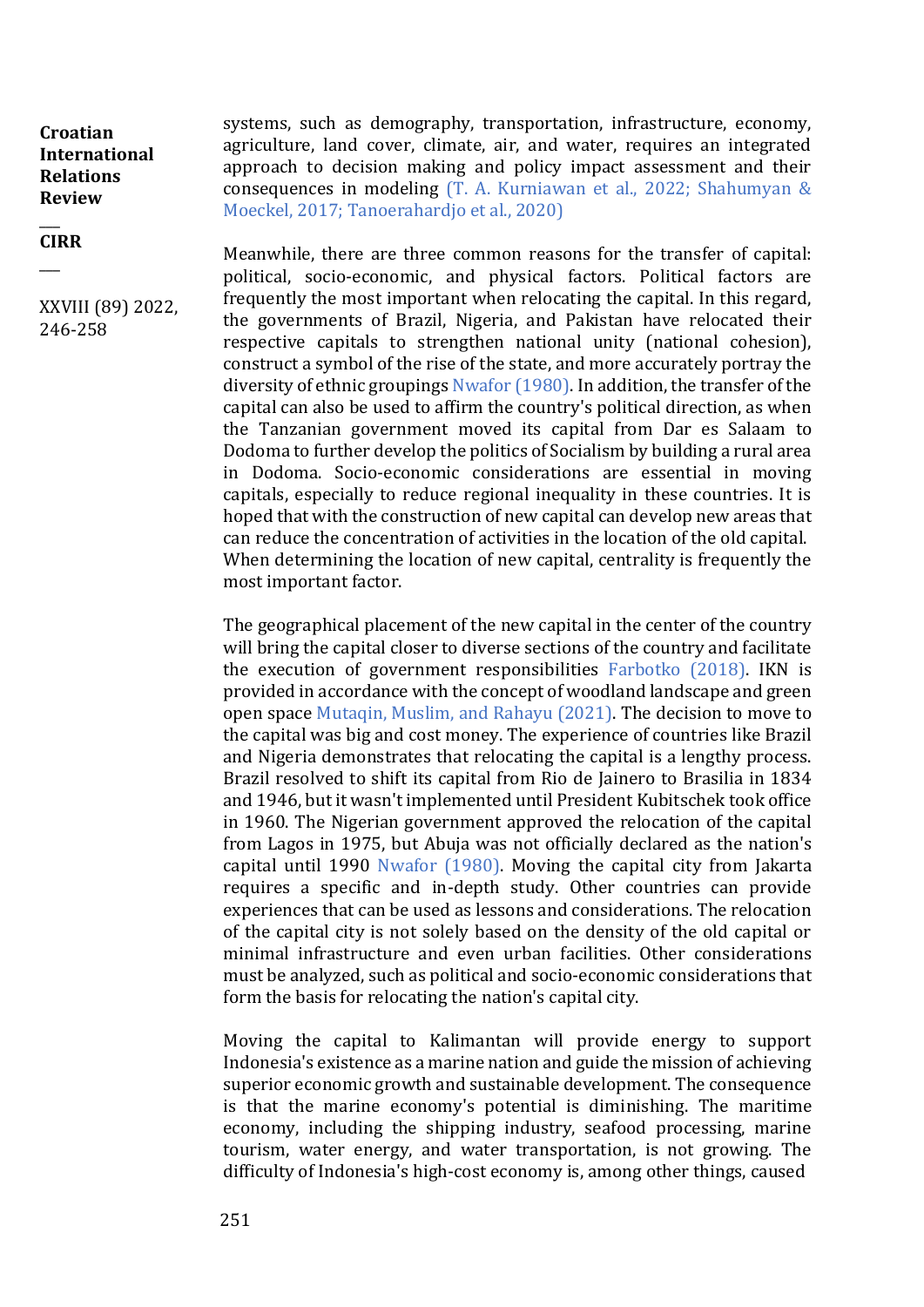$\overline{\phantom{a}}$ **CIRR**

 $\overline{\phantom{a}}$ 

XXVIII (89) 2022, 246-258

by the high cost of logistics resulting from the inefficiencies of maritime transportation (ships). Likewise, Indonesia's exports are still not maximized because exports depend on land commodities (plantations and others). All these problems will be solved if our economy moves towards exploiting the maritime potential. The placement of the capital in southern Kalimantan significantly to the east may be very suitable because the epicenter of country-wide maritime financial improvement forces the capability of the maritime financial system in the eastern and western areas of Indonesia (Hutasoit, 2019).

#### **b. Defense Analysis Related to The Transfer of The Capital**

The state's defense is structured to defend the state's sovereignty, the territorial integrity of the Unitary State of the Republic of Indonesia, and the safety of the entire nation from threats to the nation's and state's integrity (Amatullah, Setyadani, & Ramadhanty, 2020). The state defense system is universal, involving all citizens, territories, and other national resources, and is prepared early by the government and organized in a total, integrated, purposeful, and continuous manner to uphold state sovereignty, territorial integrity, and the safety of the entire nation from all threats. (Amatullah et al., 2020). According to Supriyatno (2014), defense exists because of threats; strategies are required to respond to the threat posed by a particular country or organization to the existence of a state, its territorial sovereignty, and the security of its nation; if the deterrence strategy fails to prevent the outbreak of war, then it is ineffective, and war is inevitable. As an applied science, defense science is expected to be able to avoid ever-increasing threats. As an interdisciplinary science, defense science comprises multiple disciplines, including philosophy, history, economics, politics, anthropology, medicine, technology, biology, and a variety of other sciences, as well as art.

The essence of state defense is that all defense efforts are universal, whose implementation is based on awareness of the things and obligations of citizens and belief in one's strength. The universe means participating in all citizens, utilizing all national resources, and all regions of the country in the country's defense efforts. Confidence in one's strength is a spirit to condense one's strength as the primary capital by not closing the possibility of cooperating with other countries (Bija, Tunas, & Purwana, 2020). In the Indonesian Defense White Paper Arvianissa and Fitriani (2018), the implementation of state defense aims to maintain and protect the country's sovereignty, territorial integrity, and the safety of the entire nation. The country's defense for the Indonesian nation is structured in a universal defense system, not aggressive and not expansive to protect national interests. Solving problems related to and affecting the country's defense is done by prioritizing diplomacy strengthened by modern military forces.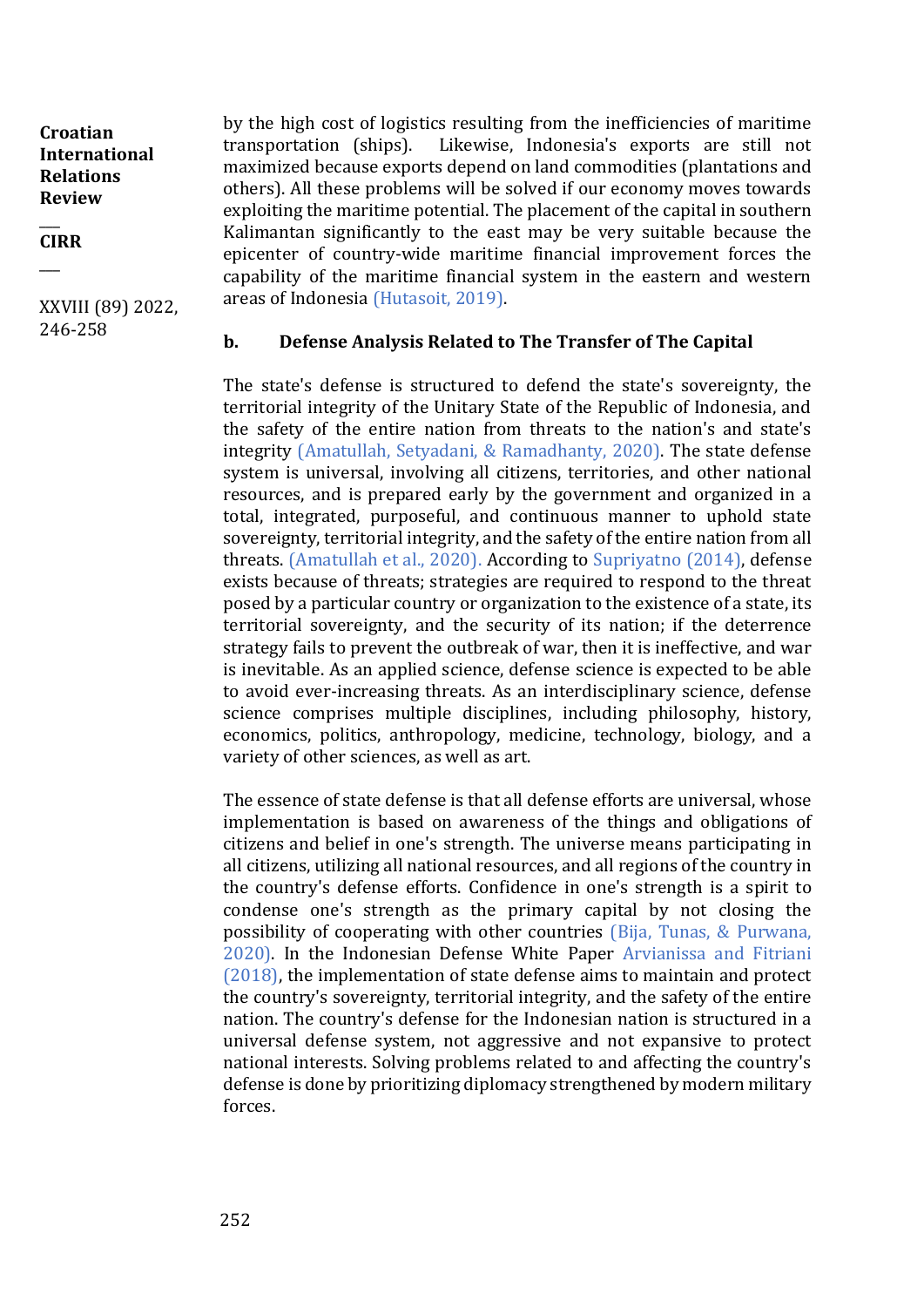

 $\overline{\phantom{a}}$ 

 $\overline{\phantom{a}}$ 



**Figure 1.** National Defence System **Source:** Indonesian Defense White Paper

The relocation of the Ibu Kota Negara (IKN) from Jakarta to East Kalimantan ushered in a new geostrategic era. The administration is currently preparing preventive measures. The proximity of the nation's capital to the 2,062-kilometer land border with Malaysia opens the door to defense threats and security disturbances. In addition, IKN's location is congested by the Indonesian Archipelago Sea Lane (ALKI) II and a choke point. IKN lies close to the Flight Information Regions (FIR) of adjacent nations on the airside, including Singapore, Kinabalu Malaysia, and Manila, Philippines. And unfortunately, the new nation's capital lies inside the ICBM (intercontinental ballistic missile) and hypersonic missile cruise range of a specific country. The island of Kalimantan is currently the place and route of transnational crime, such as people smuggling, drug trafficking, etc. IKN also has triangles of terrorist transit in Sulu, Sabah, and Poso. Lastly, the new national capital is encircled by defense alliances, including FPDA. The Five Power Defence Arrangements (Malaysia, etc.), the AUKUS Alliance (Australia, the United Kingdom, and the United States), and China's Belt and Road Initiative (OBOR BRI) are all influenced by China's Belt and Road Initiative (OBOR BRI) Widyatmoko, Hardesty, and Wilcox (2021). With various conditions surrounding Indonesia, it is essential to have an attitude of anticipation towards defense.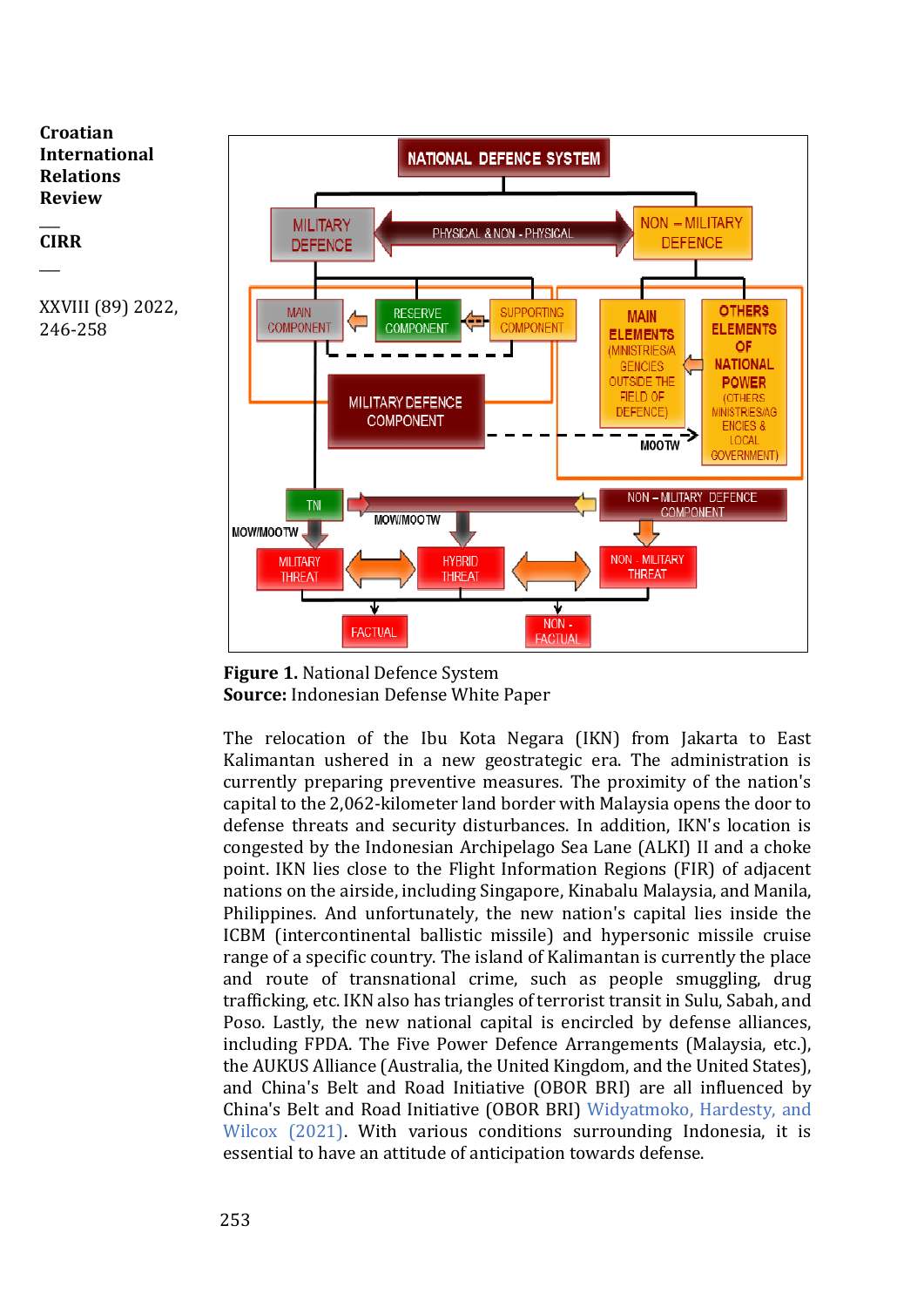$\overline{\phantom{a}}$ **CIRR**

 $\overline{\phantom{a}}$ 

XXVIII (89) 2022, 246-258

Sishankamrata became a reference in maintaining the country's security and defense.

### **c. National Security Analysis on the Transfer of the Capital**

National security can be understood as a state of a function. In the context of the function, national security will generate and establish a complete sense of security, including a sense of comfort, tranquility, and order. In addition to welfare, this type of security situation is a fundamental human requirement in the context of the function. From the above approach, national security can be understood as a condition and function following the Indonesian nation's objectives, namely participating in national security efforts that cover all aspects of national and state life. To achieve these secure, peaceful, and orderly conditions, a general policy that incorporates efforts toward national security conditions is required Haftendorn (1991). In general, national security will generate and foster a comprehensive sense of security, including a sense of comfort, tranquility, and order. Security as a circumstance is a fundamental human need. Thus, it is clear that National Security is a fundamental requirement for protecting and preserving the national interests of a nation and state by employing political, economic, and military forces to deal with a variety of external and internal dangers. Based on the Indonesian Disaster Index Data Mashi, Oghenejabor, and Inkani (2019), in the past decade, tornadoes, floods, and landslides have become the most frequent disasters in East Kalimantan Province, especially in North Penajam Paser Regency. The incident can disrupt national security, especially with efforts to move the Indonesian capital (Aminullah, Priambodo, Rahmat, & Adri, 2021).

The East Kalimantan region has abundant natural resources and is a mining area for coal, oil, and natural gas mining. With the large number of mining areas in East Kalimantan, the potential for accidents, disasters, and conditions to endanger humans is getting higher Banjarnahor, Rahmat, and Sakti (2020). The larger the flow of transportation to move materials and people in the construction of a new capital, the higher the possibility for accidents related to the transfer of the new capital to be established in the North Penajam Paser area. These development conditions will increase the potential for natural disasters, especially landslides and conditions that endanger humans, so high readiness is needed in anticipating the possibility of accidents, disasters, and conditions endangering humans. In addition, the economic aspect is also related to security and comfort. Data through Government websites which provides various statistics used for calculations, one of which is for geostrategic measures on the economic aspect, can be seen in the table below:

Concerns about national security People's safety must be maximized in this situation, beginning with the preparation of offices and vital facilities. National security is also tied to policy, and the relevance of the approach in sustaining the populace's security is also related to the TNI and police, as these two institutions are directly related to various fundamental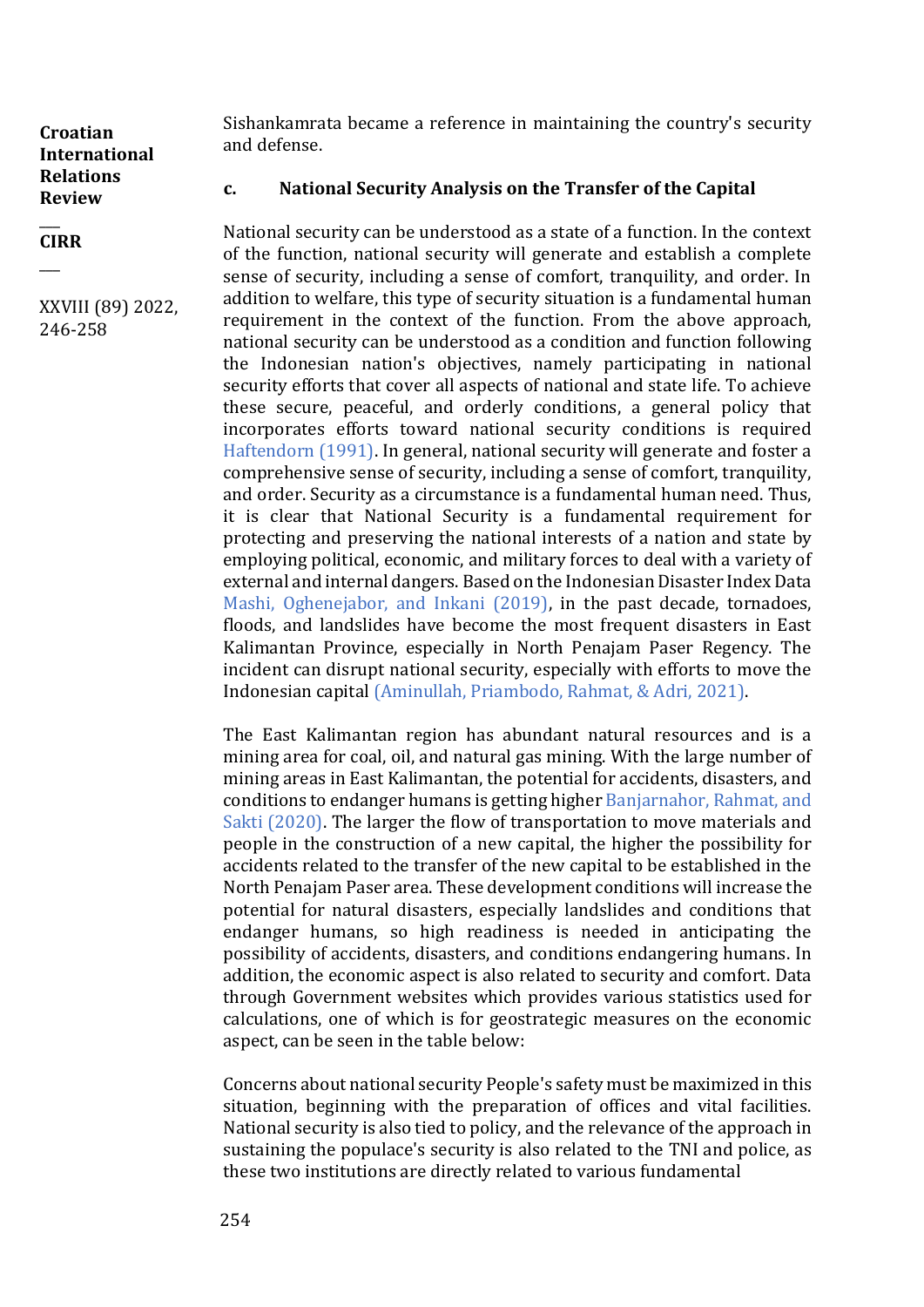$\overline{\phantom{a}}$ **CIRR**

 $\overline{\phantom{a}}$ 

XXVIII (89) 2022, 246-258

responsibilities. The expansive nature of the idea of national security necessitates that the government has a complete role in deciding where to relocate the nation's capital in the general populace's interest.

| No.            | <b>Business field (Sepaku Region)</b>                   | 2014   |
|----------------|---------------------------------------------------------|--------|
| $\mathbf{1}$   | Agriculture, Plantation, Forestry, Hunting, and Fishing | 15.466 |
| $\overline{2}$ | Mining                                                  | 501    |
| 3              | Processing industry                                     | 329    |
| 4              | Electricity, gas and water                              | 184    |
| 5              | Construction                                            | 546    |
| 6              | Trade, restaurants and accommodation services           | 1.299  |
| 7              | Transportation, Warehousing, and Communication          | 307    |
| 8              | Finance, Leasing, and Corporate Services                | 90     |
| 9              | services                                                | 1.696  |
| 10             | <b>Other</b>                                            | 39     |
|                | Total                                                   | 20.458 |

**Figure 2.** Percentage of Population 15 Years Old and Over Who Work by Business Field, 2015 and 2017

**Source: Sa'dianoor et al. (2022)**

# **Conclusion**

The process of relocating the nation's capital occurs in several nations, with some governments achieving success in relocating the old capital to a new location; effective relocation of the capital can occur in both established and developing nations. The common reasons for moving to the capital are socio-economic, political, and geographical. Indonesia considers these three factors in the analysis to move its capital, not only the research at home but also the analysis of the experience of other countries in the world that have advanced their capitals. National defense and security are essential aspects that become a problem in the new National Capital. Various threats and anticipatory measures need to be considered. The experience of countries that have relocated their capitals will provide input and considerations that can be utilized as more appropriate analysis material to examine problems in Indonesia, particularly in the areas of national defense and security for the welfare of the people, with the integration of the main, reserve, and support components. (Octavian, Widjayanto, Putra, Sumarno, & Saragih, 2021).

# **Implications of the Study**

Theoretically, the current study addressed numerous literature-related areas of significance and contributed significantly to the corpus of knowledge. Numerous studies on capital cities, including Jakarta, have been conducted; however, the moving of capital cities have rarely been included in earlier research. In addition to addressing the relocation of the capital city in Indonesia, the current study contributes by addressing the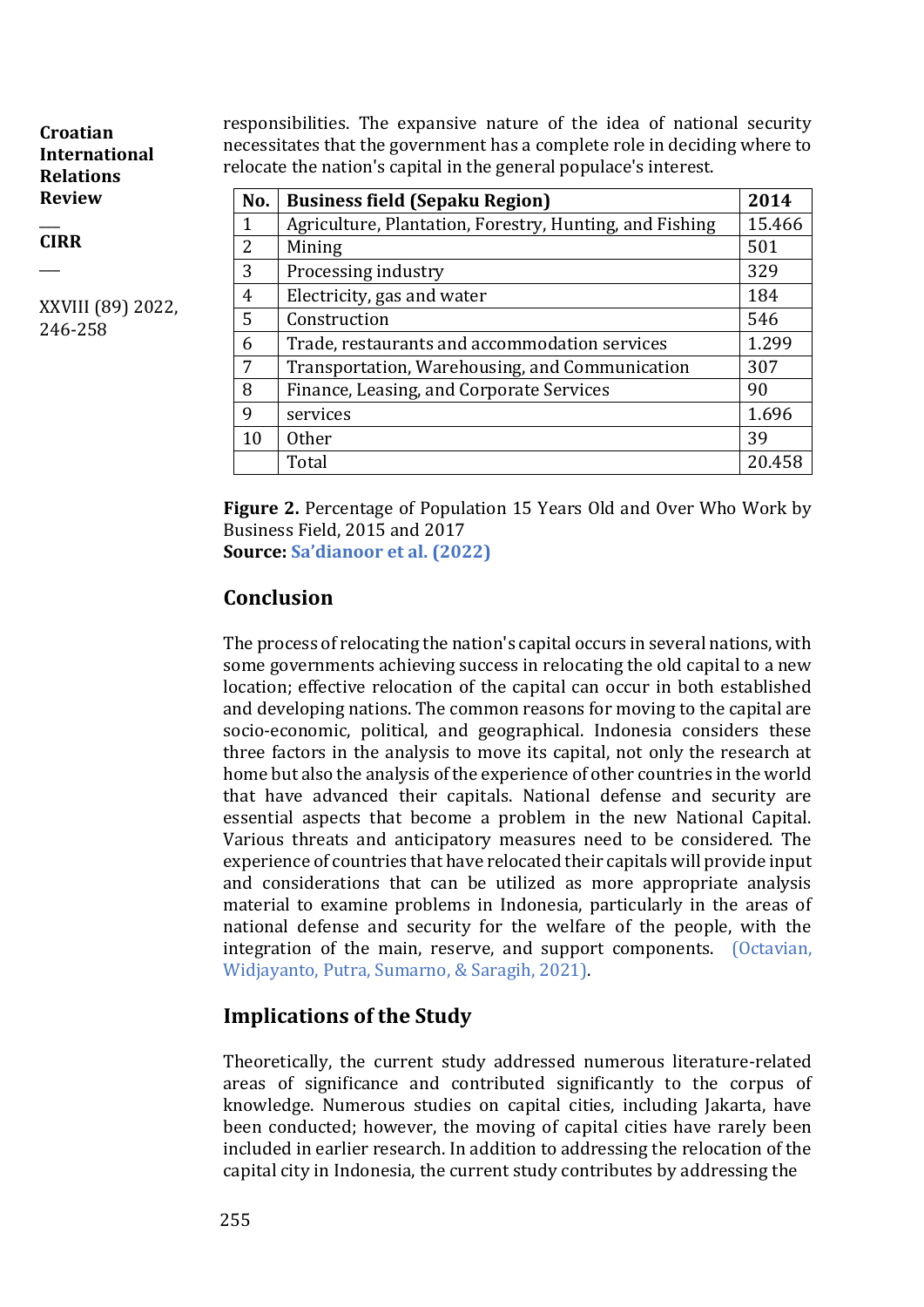XXVIII (89) 2022,

246-258

 $\overline{\phantom{a}}$ **CIRR**  $\overline{\phantom{a}}$ 

issue of national security. In the literature, national security is discussed numerous times. However, neither national security nor national defense is underlined in the relocation of the capital city. Consequently, the work has a solid theoretical base with numerous consequences for practitioners.

#### **Reference**

- Adrianto, L., Kurniawan, F., Romadhon, A., Bengen, D. G., Sjafrie, N. D. M., Damar, A., & Kleinertz, S. (2021). Assessing social-ecological system carrying capacity for urban small island tourism: The case of Tidung Islands, Jakarta Capital Province, Indonesia. *Ocean & Coastal Management,* 212, 205844. doi[:https://doi.org/10.1016/j.ocecoaman.2021.105844](https://doi.org/10.1016/j.ocecoaman.2021.105844)
- Amatullah, N., Setyadani, N. A., & Ramadhanty, S. (2020). The Extension of the Special Business Mining License (IUPK) under The Law No. 3 of 2020 of the Coal and Mineral Mining: Pro or Cons? *Legal Brief, 10*(1), 39-49.
- Aminullah, A. A., Priambodo, A., Rahmat, H. K., & Adri, K. (2021). The Readiness of the Balikpapan Search and Rescue Office in Disaster Management to Welcome the Moving of the New Capital. *Nusantara: Jurnal Ilmu Pengetahuan Sosial, 8*(1), 51-59.
- Arvianissa, Y. R., & Fitriani, E. (2018). Developments in the Strategic Environmental Review in the Indonesian Defense White Paper, 1995&2015. *Jurnal Hubungan Internasional, 11*(1), 1-18. doi[:https://doi.org/10.20473/jhi.v11i1.4760](https://doi.org/10.20473/jhi.v11i1.4760)
- Awolusi, O. D. (2021). Economic Growth and Socioeconomic Sustainability in BRICS Countries: A Vector Error Correction Modeling Approach. *Journal of Economics and Behavioral Studies, 13*(3 (J)), 1-23. doi[:https://doi.org/10.22610/jebs.v13i3\(J\).3122](https://doi.org/10.22610/jebs.v13i3(J).3122)
- Azmi, F. R., & Kusumasari, B. (2021). Is Regional Mobility Control Effective in Minimising COVID-19 Spread? Lessons Learned From Jakarta's Large-Scale Social Restriction. *BISNIS & BIROKRASI: Jurnal Ilmu Administrasi dan Organisasi, 28*(3), 1. doi[:https://doi.org/10.20476/jbb.v28i3.1287](https://doi.org/10.20476/jbb.v28i3.1287)
- Banjarnahor, J., Rahmat, H. K., & Sakti, S. K. (2020). Implementasi sinergitas lembaga pemerintah untuk mendukung budaya sadar bencana di Kota Balikpapan. *Nusantara: Jurnal Ilmu Pengetahuan Sosial, 7*(2), 448-461.
- Bija, A. P., Tunas, B., & Purwana, D. (2020). Influence of Leadership Style, Work Culture and Work Satisfaction on Employee Engagement in The Ministry of Defense of The Republic of Indonesia. *framework, 68*.
- Chotimah, H. C. (2016). Intergovermental Cooperation Initiative on Sustainable Transportation Management in Jabodetabek. *Jurnal Bina Praja: Journal of Home Affairs Governance, 8*(1), 121-133. doi[:https://doi.org/10.21787/JBP.08.2016.121-133](https://doi.org/10.21787/JBP.08.2016.121-133)
- Darmawan, R., Abidin, J., & Widyaningsih, H. (2022). *Develompment of Water Sport Tourism Based on Sustainable Tourism in Pramuka Island, Thousand Islands DKI Jakarta*.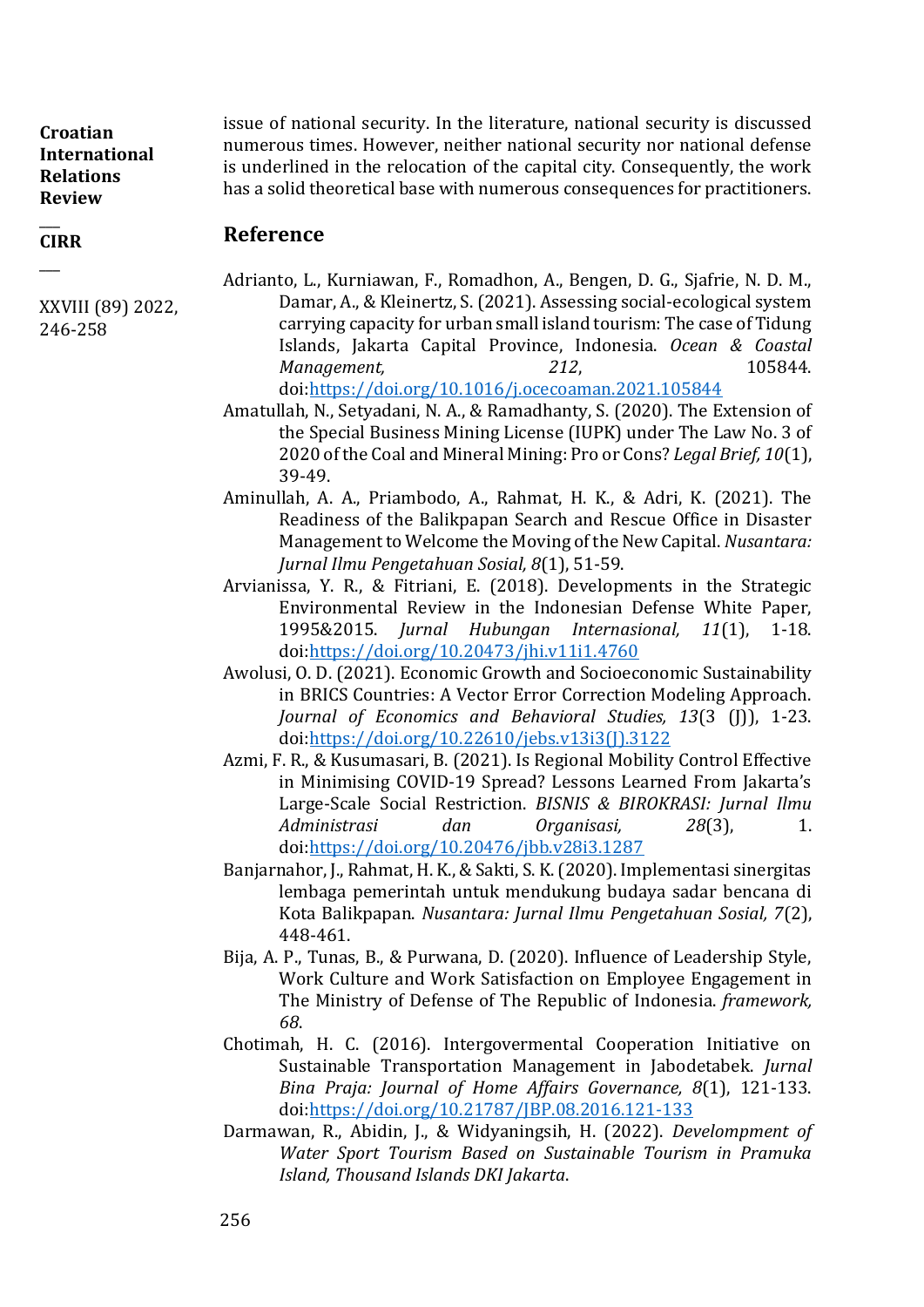| Croatian             | Farbotko, C. (2018). Climate change and national security: An agenda for          |  |                                                                     |  |  |
|----------------------|-----------------------------------------------------------------------------------|--|---------------------------------------------------------------------|--|--|
| <b>International</b> |                                                                                   |  | geography. Australian Geographer, 49(2), 247-253.                   |  |  |
| <b>Relations</b>     |                                                                                   |  | doi:https://doi.org/10.1080/00049182.2017.1385119                   |  |  |
| <b>Review</b>        | Haftendorn, H. (1991). The security puzzle: theory-building and discipline-       |  |                                                                     |  |  |
|                      | building in international security. International studies quarterly,              |  |                                                                     |  |  |
| <b>CIRR</b>          |                                                                                   |  | 35(1), 3-17. doi:https://doi.org/10.2307/2600386                    |  |  |
|                      | Hinnig, P. d. F., Monteiro, J. S., De Assis, M. A. A., Levy, R. B., Peres, M. A., |  |                                                                     |  |  |
|                      |                                                                                   |  | Perazi, F. M., Canto, G. D. L. (2018). Dietary patterns of children |  |  |

and adolescents from high, medium and low human development countries and associated socioeconomic factors: a systematic review. *Nutrients, 10*(4), 436. doi[:https://doi.org/10.3390/nu10040436](https://doi.org/10.3390/nu10040436)

- Hutasoit, W. L. (2019). Analysis of the relocation of the country's capital. *DEDIKASI: Jurnal Ilmiah Sosial, Hukum, Budaya, 39*(2), 108-128.
- Irawan, A. W., Dwisona, D., & Lestari, M. (2020). Psychological impacts of students on online learning during the pandemic COVID-19. *KONSELI: Jurnal Bimbingan dan Konseling (E-Journal), 7*(1), 53-60. doi[:https://doi.org/10.24042/kons.v7i1.6389](https://doi.org/10.24042/kons.v7i1.6389)
- Kurniawan, D., Suswanta, S., Nurmandi, A., & Salahudin, S. (2021). Analysis of the Consistency Policy Indonesia's Capital Relocation in the Pandemic Era. *Jurnal Studi Sosial dan Politik, 5*(1), 35-48.
- Kurniawan, T. A., Liang, X., Singh, D., Othman, M. H. D., Goh, H. H., Gikas, P., . . . Shoqeir, J. A. (2022). Harnessing landfill gas (LFG) for electricity: A strategy to mitigate greenhouse gas (GHG) emissions in Jakarta (Indonesia). *Journal of Environmental Management, 301*, 113882. doi[:https://doi.org/10.1016/j.jenvman.2021.113882](https://doi.org/10.1016/j.jenvman.2021.113882)
- Mashi, S. A., Oghenejabor, O. D., & Inkani, A. I. (2019). Disaster risks and management policies and practices in Nigeria: A critical appraisal of the National Emergency Management Agency Act. *International journal of disaster risk reduction, 33*, 253-265. doi[:https://doi.org/10.1016/j.ijdrr.2018.10.011](https://doi.org/10.1016/j.ijdrr.2018.10.011)
- Mori, S., Hamada, J.-I., Hattori, M., Wu, P.-M., Katsumata, M., Endo, N., ... Sulistyowati, R. (2018). Meridional march of diurnal rainfall over Jakarta, Indonesia, observed with a C-band Doppler radar: an overview of the HARIMAU2010 campaign. *Progress in Earth and Planetary Science, 5*(1), 1-23. doi[:https://doi.org/10.1186/s40645-](https://doi.org/10.1186/s40645-018-0202-9) [018-0202-9](https://doi.org/10.1186/s40645-018-0202-9)
- Mutaqin, D. J., Muslim, M. B., & Rahayu, N. H. (2021). Analysis of the Forest City Concept in the National Capital Development Plan. *Bappenas Working Papers, 4*(1), 13-29. doi[:https://doi.org/10.47266/bwp.v4i1.87](https://doi.org/10.47266/bwp.v4i1.87)
- Nishanthi, K., Dushanan, R., Mathanraj, S., & Priyadharshini, C. (2021). An assessment of water quality temporal variation in Sri Jayawardenapura Kotte canal, Sri Lanka. *World News of Natural Sciences, 38*, 139-157.
- Nurunnisha, G. A., Roespinoedji, R., & Roespinoedji, D. (2021). Female Students Perceptions on The Effect of Country of Origin, Brand Ambassador on Purchase Intentions: A Study on The Geographical

XXVIII (89) 2022,

246-258